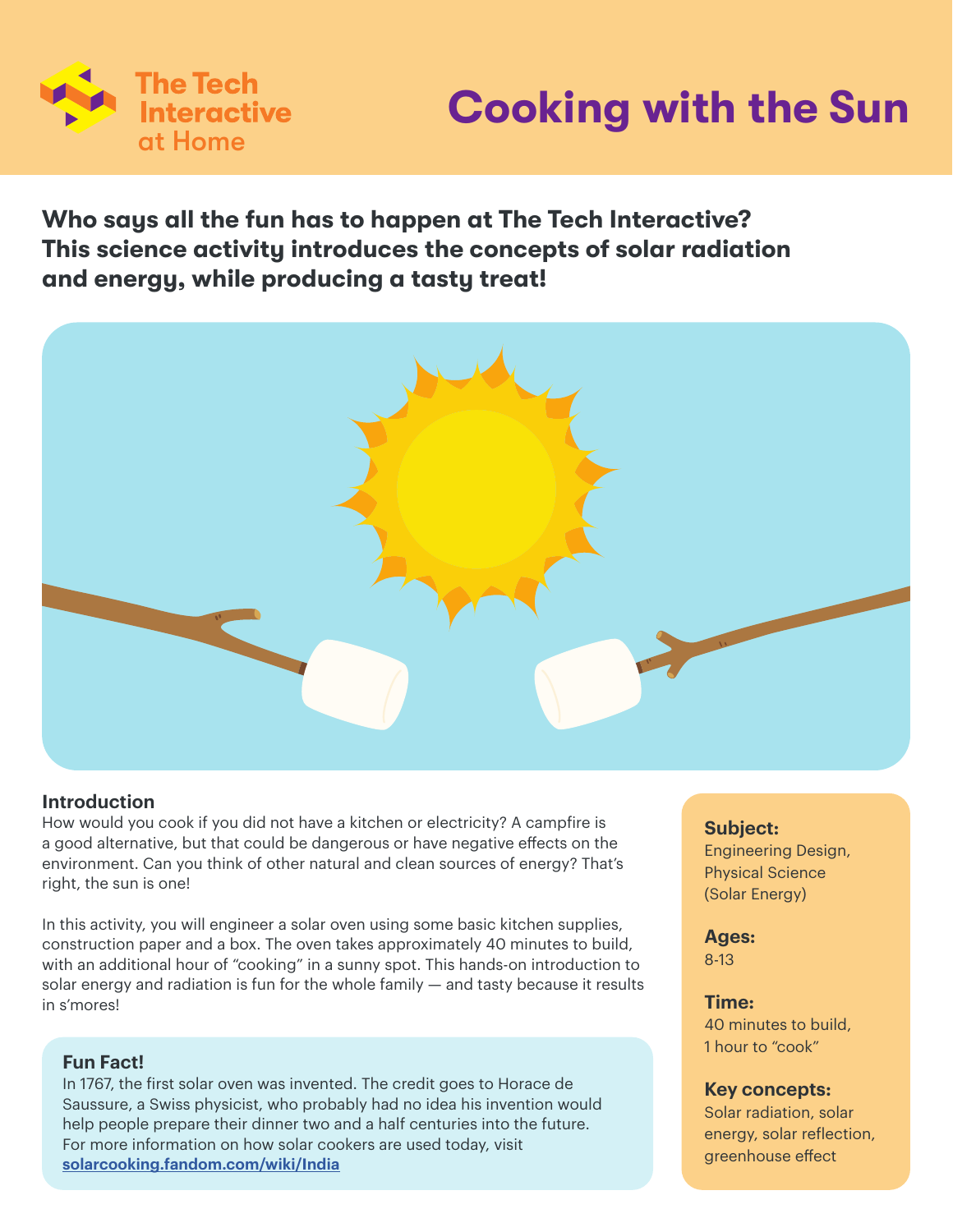## **Materials**

In addition to your building materials, you'll need ingredients to cook with. While there are all kinds of recipes that can be cooked in a solar oven, our favorite is the classic s'mores.

| <b>Building materials</b>                                                                                                                                                                                       | <b>Ingredients</b><br>for s'mores                  |
|-----------------------------------------------------------------------------------------------------------------------------------------------------------------------------------------------------------------|----------------------------------------------------|
| • Pizza box or other small<br>shallow box with a lid<br>• Dark construction paper<br>• Scissors<br>• Plastic wrap<br>• Aluminum foil<br>$\cdot$ Tape<br>• Glue stick<br>• Ruler<br>• Optional: Oven thermometer | • Graham crackers<br>• Chocolate<br>• Marshmallows |

## **How to build**

**Step 1:** Cut a flap in the lid of the box, leaving an inch or two between the flap and the box edge. Fold the flap up so it is sticking out of the top of the box.

**Step 2:** Cover the inside of the flap with your foil to reflect sunlight into the box. Secure it with tape.

**Step 3:** Take off or open the top of the box. Glue black construction paper along the inside walls and bottom of the box. Put the lid back on the box, leaving the flap open.

**Step 4:** Cover the opening created by the flap with plastic wrap. It can be helpful to use multiple layers. Make sure it's tight across the opening and taped into place. If you have an oven thermometer, place it inside to easily watch your oven "preheat."



**Step 5:** Place all ingredients in traditional s'mores fashion inside the box and close the lid up tight. Locate a sunny spot outside and aim the foil coated flap so the sun reflects off it and into the box. You can use a ruler or stick to help prop it into place.

Your oven's set — now sit back, relax and let the sun do the work. In about 45 minutes to an hour, you should have a nice hot treat!

## **Think about it!**

Why did you use the:

- Aluminum foil?
- Black paper?
- Plastic wrap?

How will each of these help cook your food?



sed by gases in<br>atmosphere such<br>carbon dioxide, The phenomenon where the earth's atmosphere traps solar radiation, caused by gases in the atmosphere such as carbon dioxide, water vapor and methane. These gases allow incoming sunlight to pass through, but trap the heat radiated back from the earth's surface, making the earth's surface warmer.





**thetech.org/athome** 0**y R**